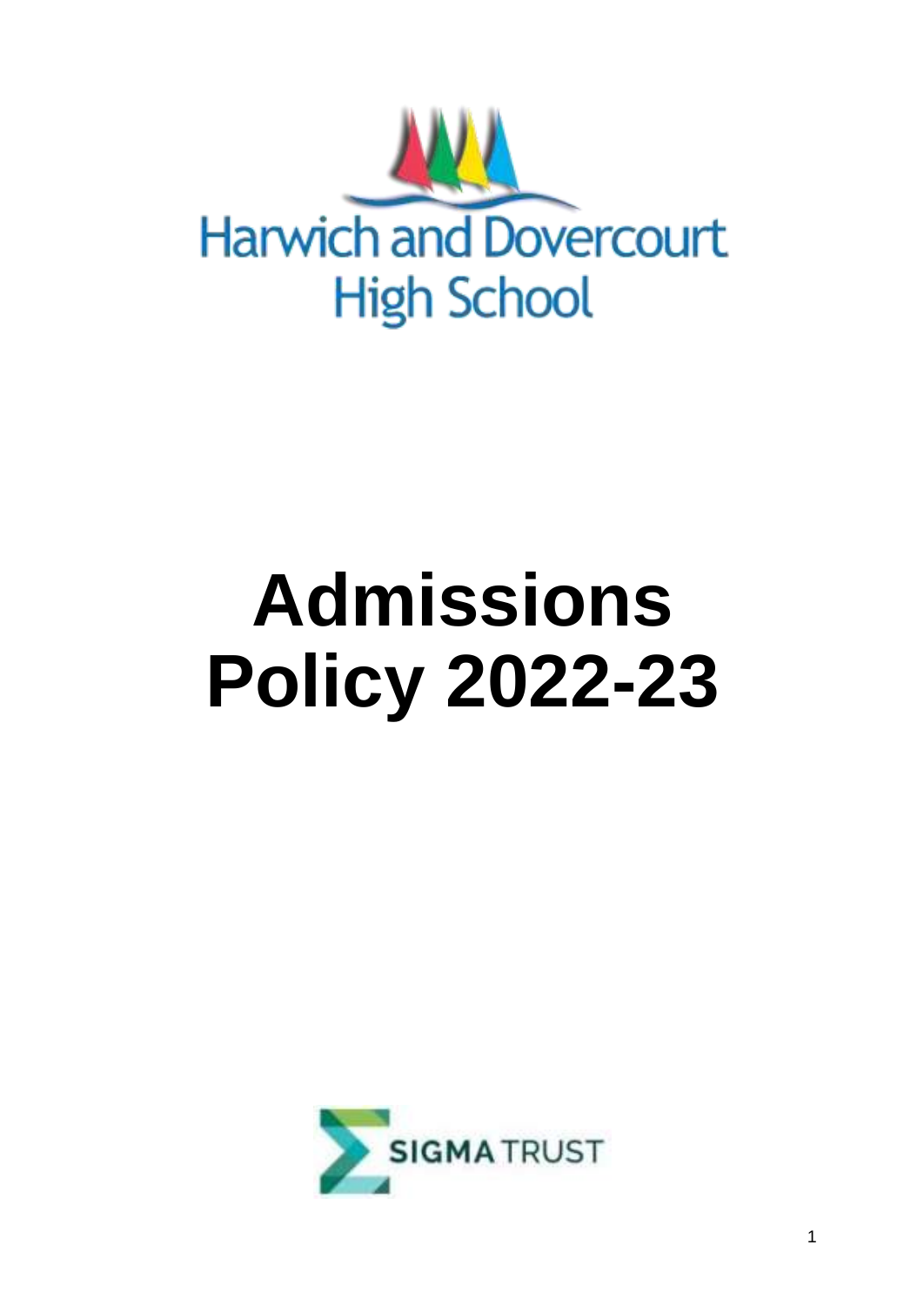## **Harwich and Dovercourt High School Admissions Policy 2022-2023**

- This policy is formulated in line with the requirements of 'The School Admissions' (Admission Arrangements and Co-ordination of Admission Arrangements) (England) Regulations 2012 and the DfE (2021) 'School Admissions Code'.
- The published Admission Number for year 7 in 2022/23 will be 224.
- The school serves the local community and offers places to students regardless of ability or aptitude.
- Except where stated otherwise in this policy, all applications should be submitted online at www.essex.gov.uk/admissions or by post to the Essex County Council, School Admissions, FREEPOST, PO Box 4261, Chelmsford, CM1 1GS.
- The age of admission into year 7 is 11 years.

#### **Procedure for Admission of Year 7 Students**

- (a) Applications for the normal admissions round and late applications\* will be by application through the co-ordinated Secondary Admission Scheme, arranged by the Essex County Council Planning and Admission Department.
- (b) Essex County Council arranges the procedures to be followed each year.
- (c) Parents will be notified of allocation of places during the spring term prior to the September admission.
- (d) In the case of unsuccessful applications, parents wishing to appeal against the decision must do so by writing to the Clerk of the Independent Appeal Panel, within 20 days of the date of the letter notifying them that their application was unsuccessful.
- (e) A waiting list will be kept of unsuccessful applicants for year 7 until at least 31 December of each school year of admission. Should any vacancies occur the criteria for admission will be applied as below.
- (f) Applications for admission to year 7 received after the start of the new academic year should follow the same procedure for in-year applications.

#### **Criteria for Admission**

Where applications for admissions exceed the number of places available, the following criteria will be applied in the order set out below:

- 1. Looked after children and previously looked after children including those who have been in state care outside of England and ceased to be in state care as a result of being adopted#.
- 2. Children with a sibling attending the school who will still be on roll at the date of admission\*\*.
- 3. Children who reside within the Priority Admission Area.
- 4. Children who attend the following Primary Schools:
	- ŋ All Saints CofE VA Primary School, Harwich
	- ÿ All Saints CofE VA Primary School, Great Oakley
	- b) Chase Lane Primary School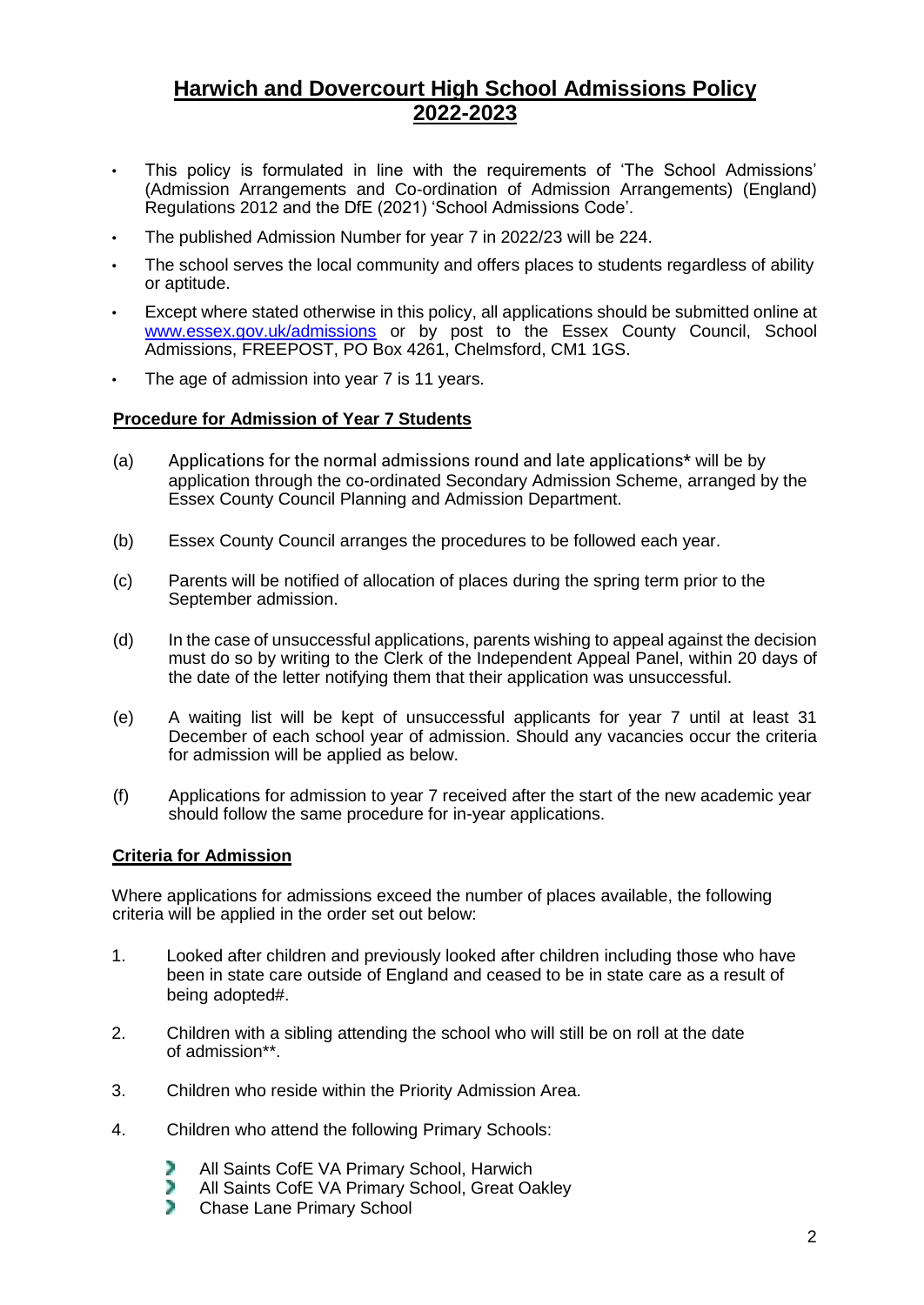- f) Harwich Community Primary School and Nursery
- P, Mayflower Primary School
- 9 St Joseph's Catholic Primary School
- Đ. Spring Meadow Primary School
- ð. Two Village CofE (VC) Primary School
- ÿ. Wix and Wrabness Primary School
- 5. Children of staff at Harwich & Dovercourt High School who have been employed for two or more years at the time of the application or are recruited to fill a vacant post for which there is a demonstrable skill shortage. To qualify under this criterion, the staff member must be a 'direct employee'. This includes any member of staff (teaching or non-teaching) with two years' continuous employment with the school. Staff contracted in to provide services to the school do not count as 'direct employees'. For the purposes of this criterion, 'children of staff' is taken to include a son, daughter or stepson/daughter, or child who is adopted or fostered or for whom a special guardianship order is in place.
- 6. Within each of the above criteria, proximity of the home to school will be taken into consideration, with those living nearer being accorded the higher priority. (Straight-line distance between home and school will be used as a tie breaker with those living closest to the school having highest priority\*\*\*.)

Children with an Education Health Care Plan that name a specific school are required to be admitted to the school that is named.

#### **For All In-Year Applications (\*\*\*\*)**

All applications received will be considered in line with the Essex Fair Access Protocol. Please complete our application form, obtained directly from the school by downloading from the school's website: www.hdhs.org.uk or on request by emailing: admin@hdhs.school. Alternatively, you may send a written request for the form to:

Harwich and Dovercourt High School Hall Lane **Harwich** Essex CO12 3TG

In the event of multiple in-year applications and insufficient places, the criteria for admission will be applied. Following receipt of an in-year application, the academy will notify the parents of the outcome of their application in writing within 15 school days.

#### **Admission Appeals**

Where applicants are declined a place at the school, parents have a statutory right to appeal against the decision. They should indicate their wish to do so by writing to the Clerk of the Appeal Panel, PO Box 11, Chelmsford, CM1 1LX within 20 days of that refusal. Parents/carers may only submit one application for an academic year unless there are significant material changes of circumstances relevant to the application; appeal forms can also be obtained from the school.

Parents and prospective students are very welcome to visit the school at any time; however, this is not an offer of a placement. Please telephone the school to make an appointment.